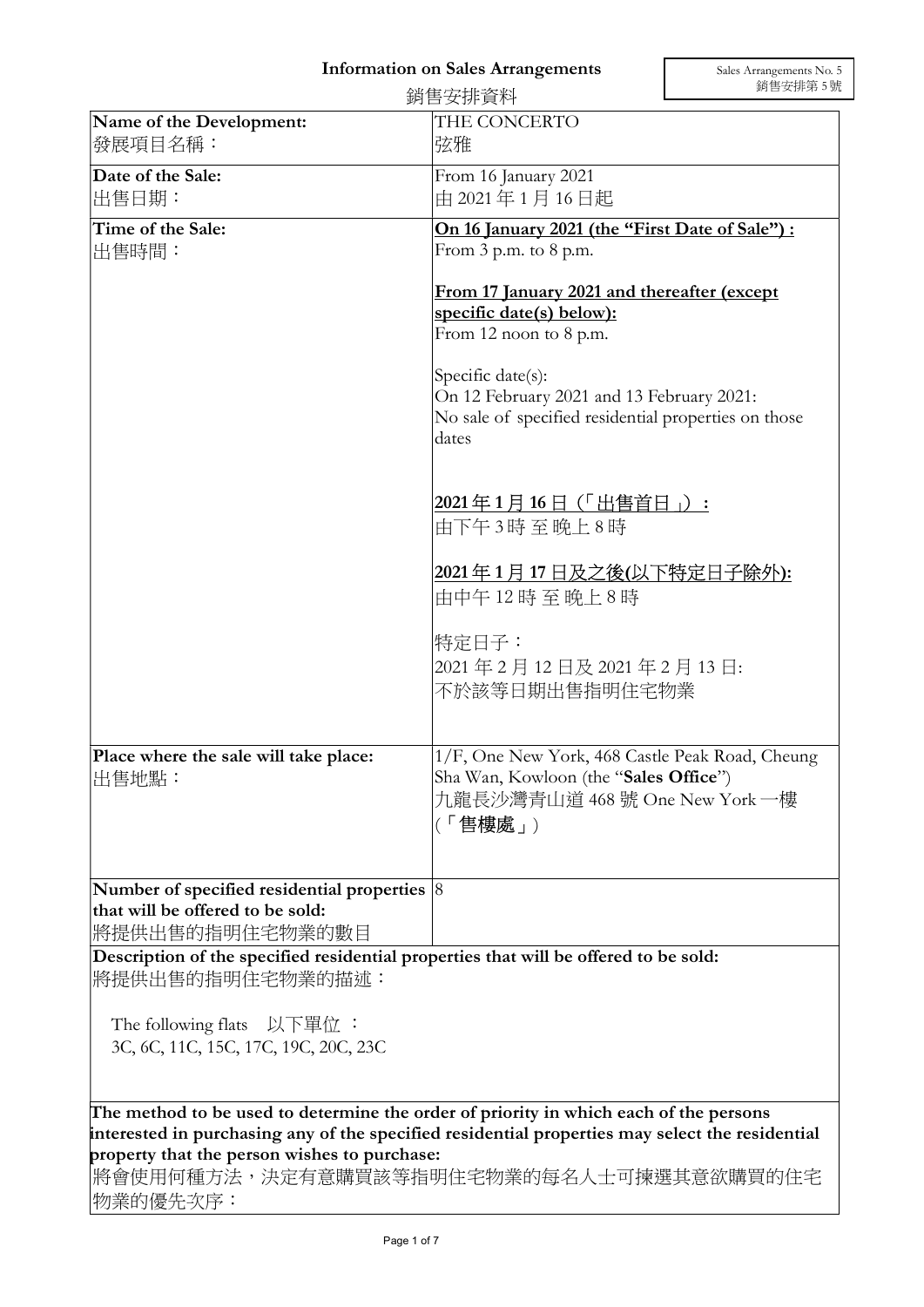- 1. General provisions: 一般規定:
	- 1.1 Where more than one specified residential property is covered in one preliminary agreement for sale and purchase, the purchaser of each such specified residential property shall comprise the same person or the same group of persons. 如同一份臨時買賣合約包括多於一個指明住宅物業,每一該等指明住宅物業之買 方須由同一人士或同一組人士構成。
	- 1.2 In case of any dispute, the Vendor reserves its right to allocate any specified residential properties to any interested person by any method (including balloting). 如有任何爭議,賣方保留最終決定權以任何方式(包括抽籤)自行分配任何指明 住宅物業予任何有意欲購買的人士。
	- 1.3 The Vendor will not entertain any request for addition, removal or modification of purchaser(s) once a Preliminary Agreement for Sale and Purchase has been executed. 臨時買賣合約一經簽署,賣方不接受任何加入、減去或改動買方之要求。
	- 1.4 The Vendor also reserves its right to specify and adjust the time of any balloting or selection of residential properties in accordance with the progress of confirmation and verification of identities of registrants or carrying out other procedures. 賣方保留最終決定權因應確認和核實登記人身份和其他程序之進度指定和調整任 何抽籤或揀選住宅物業時間。
- 2. On First Date of Sale: 於出售首日:
	- 2.1 Interested persons shall carry out attendance registration (personally or through a duly authorized attorney of that registrant) at the Sales Office during the following attendance registration period: 3:00 p.m.to 3:30 p.m. on the First Date of Sale. An interested person so registered will be referred to as a "Registrant". When carrying out the attendance registration, an interested person shall indicate which specified residential property(ies) that person intends to select and purchase.

有興趣認購人士須(親身或透過其妥為授權之受權人)於下述報到時段,即出售 首日下午3時正至下午3時30分,於售樓處報到登記。完成上述登記之有興趣認購 人士稱為「登記人」。於報到登記時,有興趣認購人士須表明意欲揀選及購買哪 一個或多個指明住宅物業。

- 2.2 Where more than one Registrant indicate an intention to purchase the same specified residential property, the order of priorities among all Registrants in selecting specified residential properties included hereof shall be determined by balloting, and the registrants shall proceed to select specified residential properties which are still available at the time of selection in the order of priority according to the result of balloting. 如有多於一名登記人表明意欲認購同一指明住宅物業,所有登記人揀選本銷售安 排資料包括之指明住宅物業的優先次序以抽籤方式決定,而登記人將根據抽籤結 果分之順序揀選當時仍可供選擇的指明住宅物業。
- 2.3 Where there is no more than one Registrant indicating an intention to purchase the same specified residential property, each Registrant shall select and purchase the specified residential property(ies) which that Registrant has indicated an intention to select and purchase.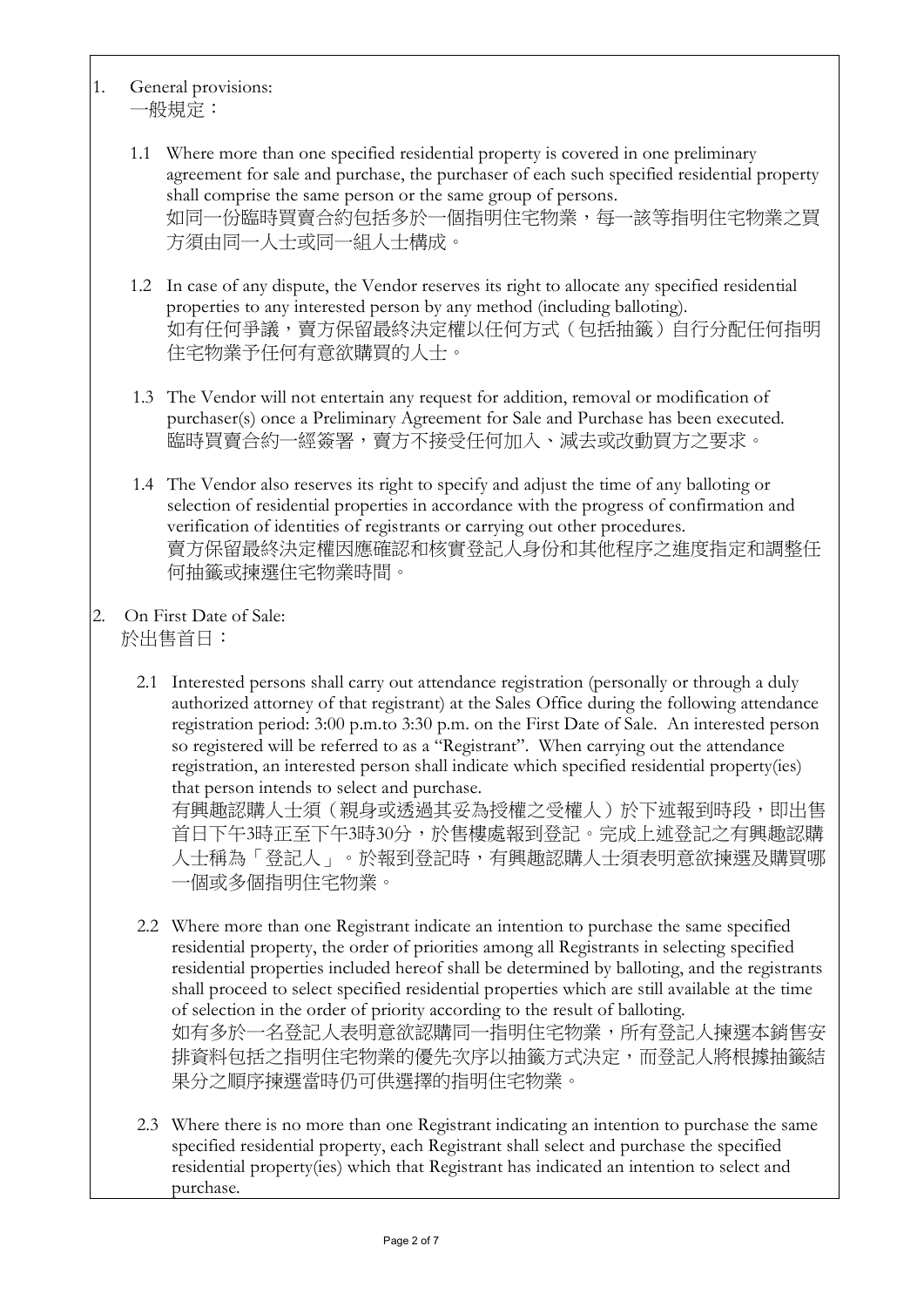如並無多於一名登記人表明意欲認購同一指明住宅物業,登記人須揀選及購買其 已表明意欲揀選及購買之一個或多個指明住宅物業。

2.4 After the completion of the selection as aforesaid, the sale of any remaining specified residential properties will be on a first come first served basis. The Vendor does not accept any person interested in purchasing having queued up before the commencement of such sale.

完成上述揀樓後,尚餘之指明住宅物業將以先到先得形式發售。賣方不接受該發 售開始前在場輪候之人士。

3. On 17 January 2021 and thereafter: 2021年1月17日及之後:

First come First served. The Vendor does not accept any person interested in purchasing having queued up before the Time of the Sale on the date concerned. 以先到先得形式發售。賣方不接受相關日期出售時間前在場輪候之人士。

The method to be used, where 2 or more persons are interested in purchasing a particular specified residential property, to determine the order of priority in which each of those persons may proceed with the purchase:

在有兩人或多於兩人有意購買同一個指明住宅物業的情況下,將會使用何種方法決定每名 該等人士可購買該物業的優先次序:

Please refer to the above method. 請參照上述方法。

In case of any dispute, the Vendor reserves its right to allocate any specified residential properties to any interested person by any method (including balloting).

如有任何爭議,賣方保留最終決定權以任何方式(包括抽籤)自行分配任何指明住宅物業 予任何有意欲購買的人士。

## Other matters:

其他事項:

(a) The sale of the specified residential properties is subject to availability. Please note that the completion of the attendance registration, any order of priority in respect of the selection of specified residential properties, or the Vendor's admittance of any person to any place where the sale will take place or a waiting queue does not guarantee that that registrant / person will be able to purchase any specified residential property. 將提供出售的指明住宅物業售完即止。登記人完成報到登記、任何揀選指明住宅物業

次序或任何人干獲賣方批准進入任何出售地點或獲賣方接受輪候,均不保證該登記人 /人士能購得任何指明住宅物業,敬希注意。

(b) If (i) Tropical Cyclone Warning Signal No. 8 or above or Black Rainstorm Warning Signal is in effect in Hong Kong; or (ii) where the Vendor considers that there being an event affecting the safety, order or public health in any place where the sale will take place and/or the vicinity of any of foregoing on a Date of Sale, then, for safety and the maintenance of order at any place where the sale will take place, the Vendor reserves its absolute right to change, postpone, extend or modify the date, time, period, deadline and/or place of attendance registration, balloting, selection of specified residential properties and/or the Date of Sale to such other date, time, period, deadline or place as the Vendor may consider appropriate. Details of the arrangement will be posted by the Vendor on <www.the-concerto.com.hk>. Interested persons will not be separately notified of the